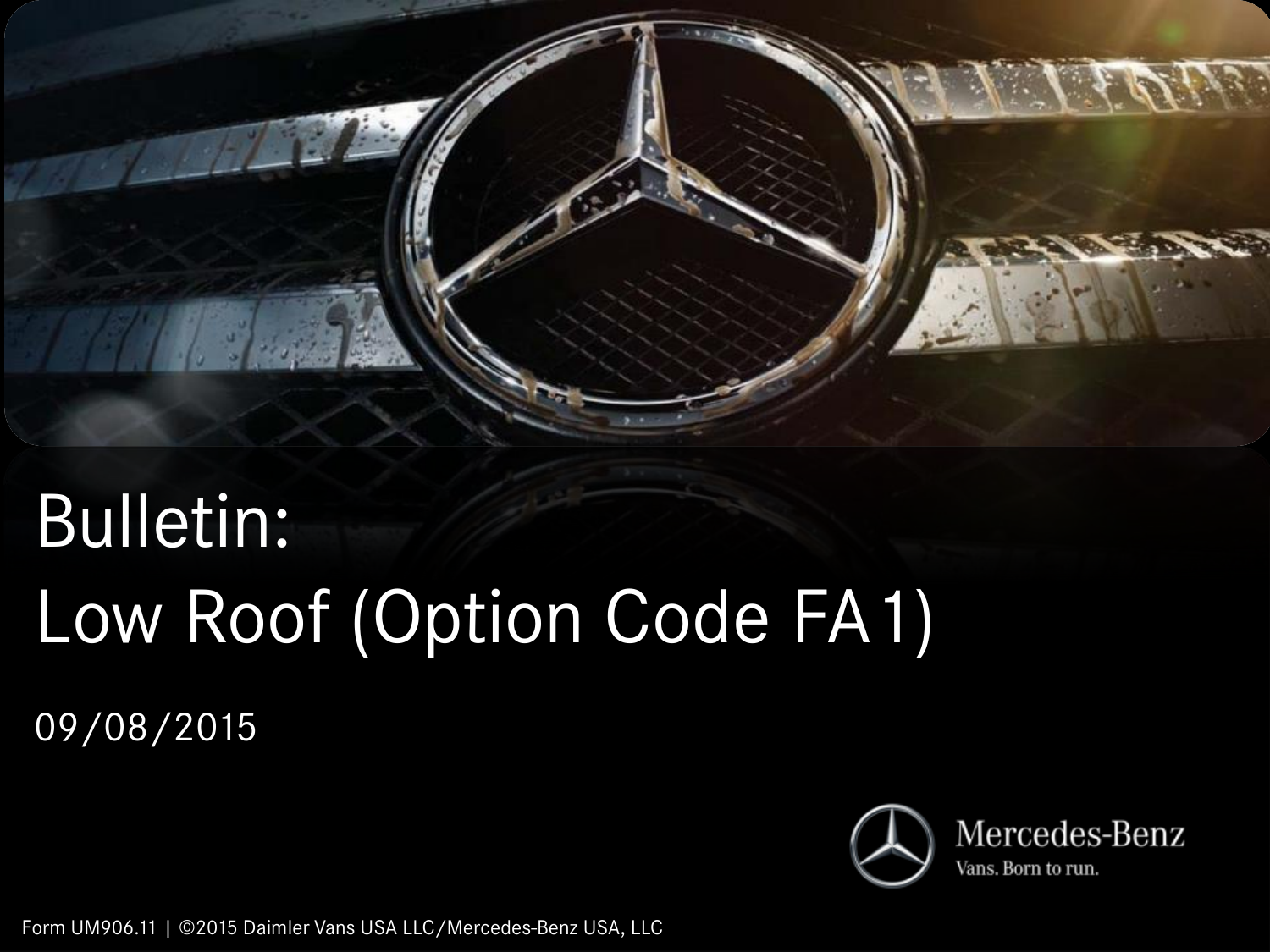#### **NOTICE:**

The specifications, descriptions, information, and recommendations contained in this bulletin are believed to be accurate as of September 8, 2015.

Upfitter Management Vans reserves the right to modify or append this document without prior notification.

This bulletin is not intended as a work instruction, but as a guideline for upfitters to provide technical information necessary to retrofit or modify Mercedes-Benz Sprinters & Freightliner Sprinters (906).

Prior to making any modification to or installing any equipment in or on a Mercedes-Benz Sprinter & Freightliner Sprinter, please consult with Upfitter Management Vans for additional and updated information, and read the Body & Equipment Guidelines for Sprinter Model Series 906.

#### Upfitter Management Vans Contacts:

For information or upfitter inquiries please submit a request via our website: [www.upfitterportal.com](http://www.upfitterportalcom/)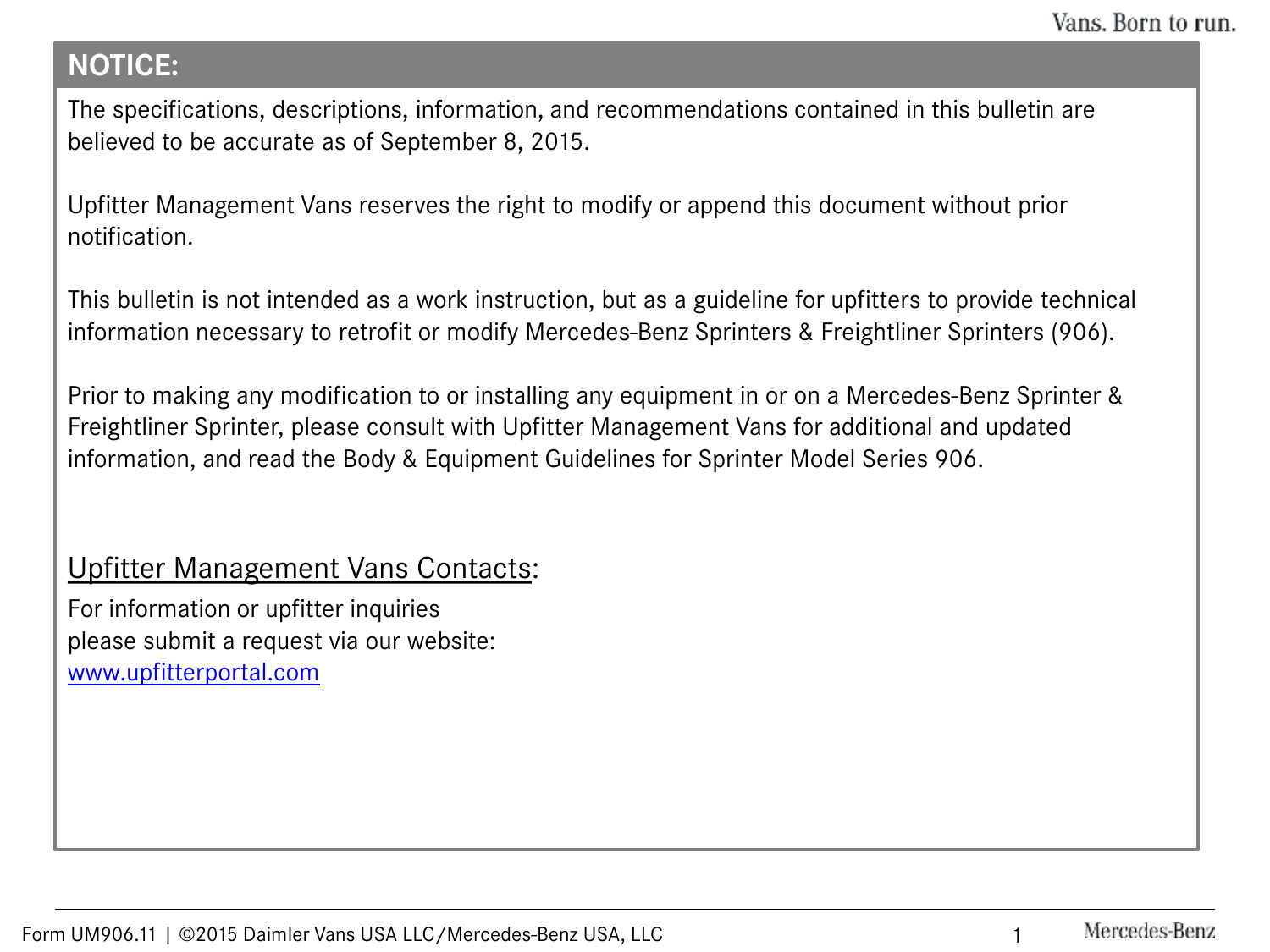#### **FA1 - Information**

# Reinforcement frame to compensate for structural integrity Top of frame at Z=1595mm (86mm – 3.4in lower than original roof level)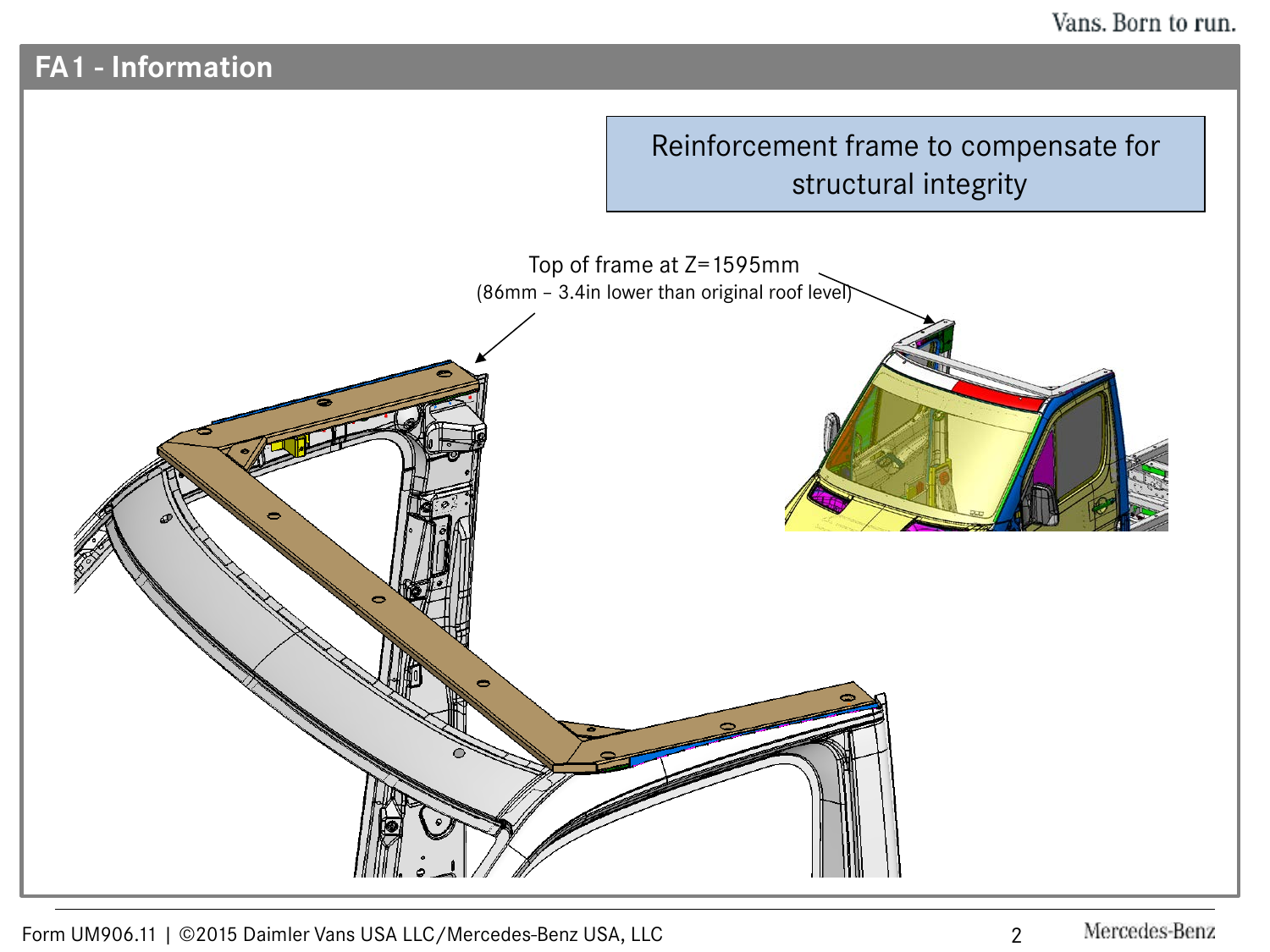## **FA1 - Information**



Form UM906.11 | ©2015 Daimler Vans USA LLC/Mercedes-Benz USA, LLC 3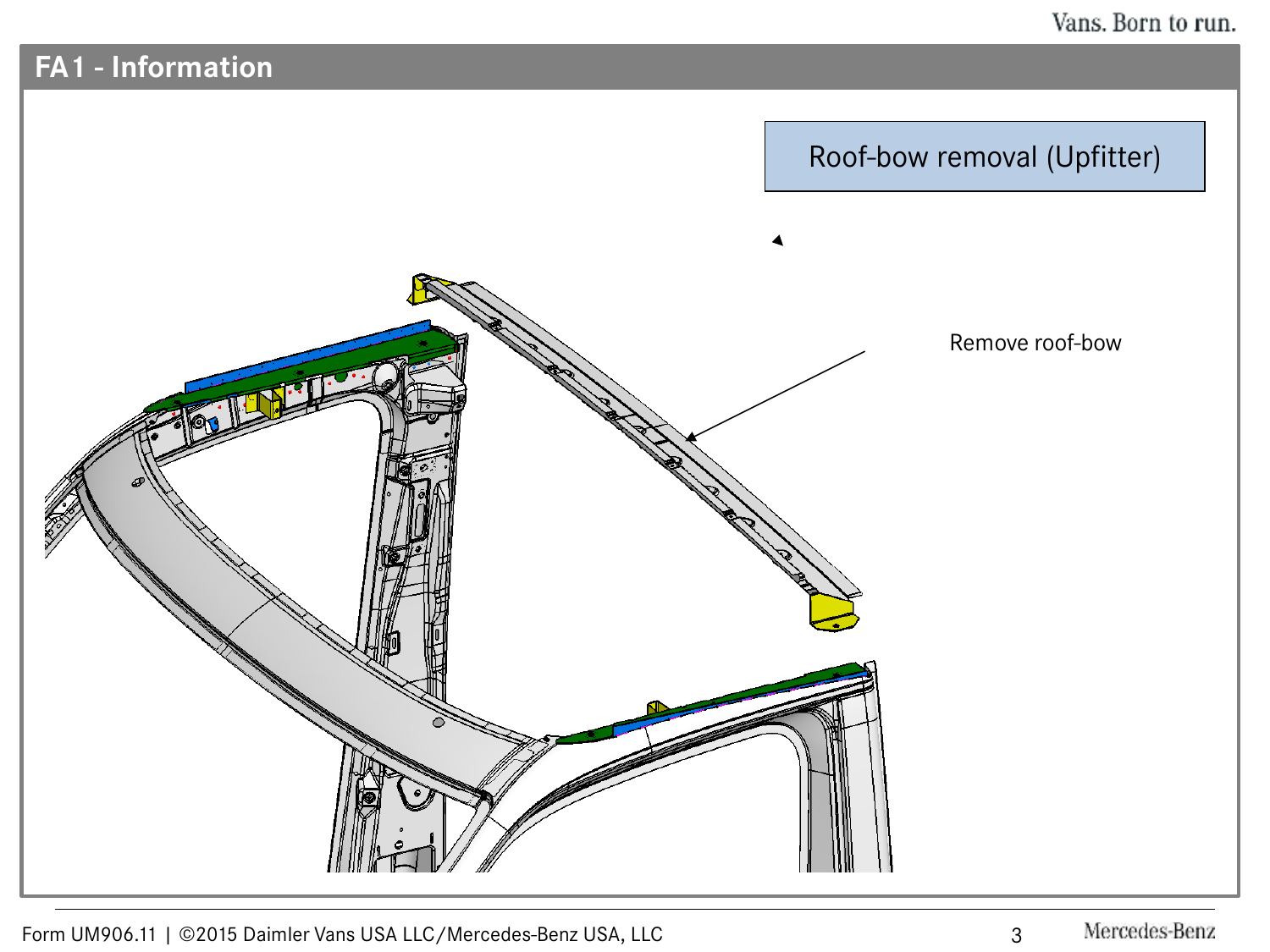Vans. Born to run.

### **FA1 - Information**

Scope of delivery:

- Roof-bow bolted for shipping

Reinforcement frame to compensate for structural integrity